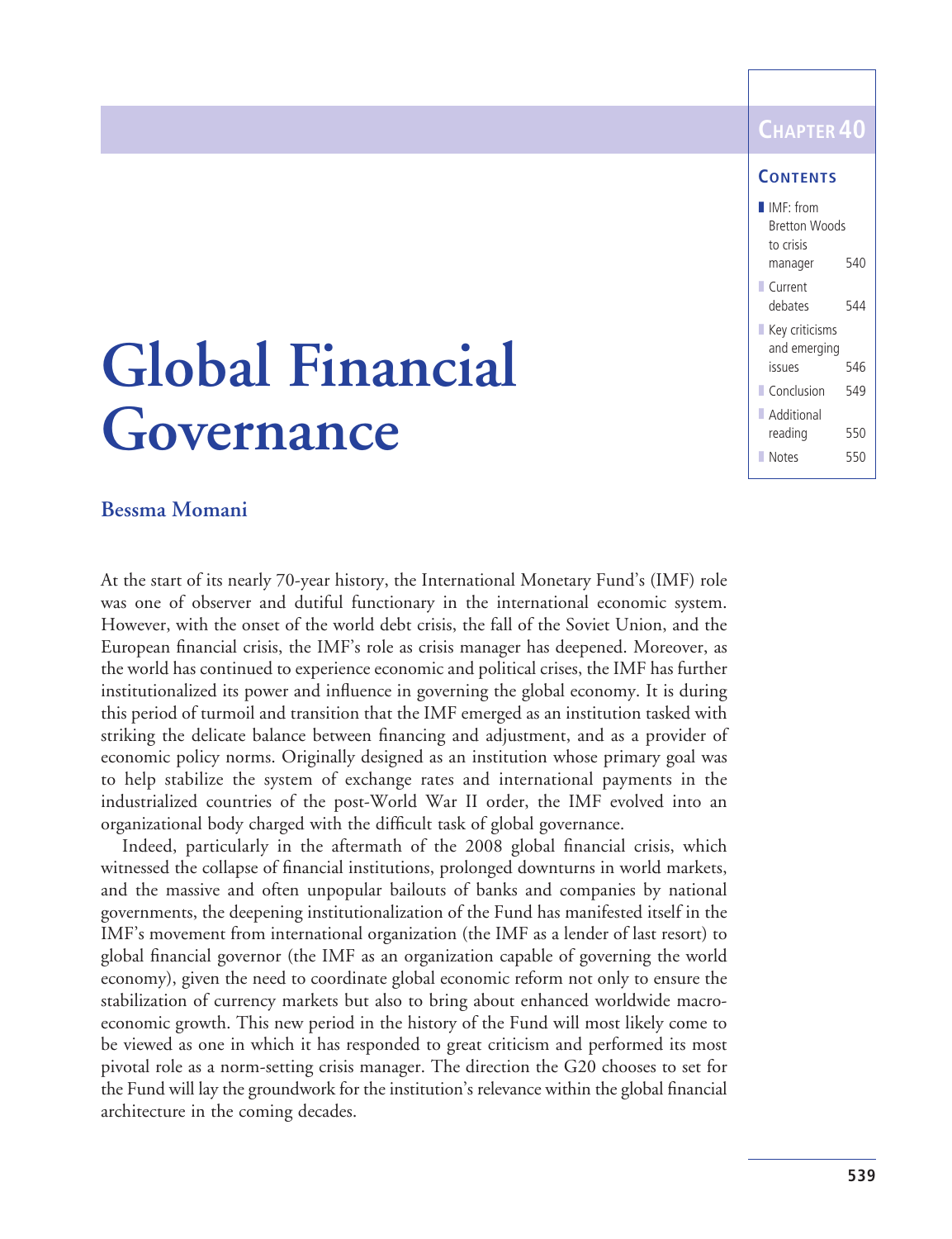The chapter begins with an overview of the history of the IMF. It then moves on to an in-depth discussion of current debates regarding the organization's expanding global role before considering the key criticisms and challenges it faces today, as well as stake holders' attempts to push reforms that will improve its legitimacy. The chapter concludes that without continued reforms the IMF will struggle to fulfill its mandate, to the detriment of global economic growth and financial stability.

#### **IMF: from Bretton Woods to crisis manager**

This section provides an overview of the history of the IMF, a breakdown of its basic governing structure, and, finally, the organization's evolution from its founding as a post-war institution to its current and often controversial role as global financial crisis manager.

In response to the Great Depression of the 1930s and the calamities of World War II, the international community devised the International Monetary Fund and the World Bank at the 1944 Bretton Woods Conference in New Hampshire. Bretton Woods arose from the need to create a system of monetary exchange and financial relations that would prevent crises like those that had rocked the industrialized world in the post-World War I period from happening again. In this new system of fixed exchange rates, world currencies were adjusted to match—or become "pegged to"—the value of gold to protect against market fluctuations. The IMF was imbued with the power to intervene in economic policy when a country could not maintain its balance of payments.

The highest-ranking body in the IMF is its Board of Governors. It is comprised of one governor (typically the head of a central bank or a finance minister) and one alternative governor from each member country. The Board of Governors controls the admittance of new members into the IMF and the withdrawal of existing members. It is this body that retains the right to amend the IMF's Articles of Agreement and By-Laws, as well as the right to approve quota increases and allocations of Special Drawing Rights (see below). The Board of Governors is advised by the institution's Development Committee and the International Monetary Financial Committee.

With its 24 members, the IMF's Executive Board is responsible for the day-to-day workings of the Fund, for example overseeing existing policy relevant to global economic issues. The Executive Board represents all 188 member states, most of which are grouped into constituencies of four or more. Larger states, in particular China and the United States, have their own seats on the Executive Board. Executive Board decisions are made by consensus but there are times when formal votes are taken, after which a report summary of the decision is issued.

The IMF operates on a quota system, which is key to the management of the Fund's financial resources. Member countries are each assigned a quota determined by their relative position in the world economy—that is, countries that join the IMF are assigned a quota in the same range as the existing members with similar economic traits (i.e. size). This quota, in turn, determines a member country's maximum financial commitment to the IMF and its access to IMF funds. Quotas are denominated—or expressed in— Special Drawing Rights (SDR), the IMF's unit of account through which a country may obtain currency via the voluntary exchange of SDR between members, or an IMF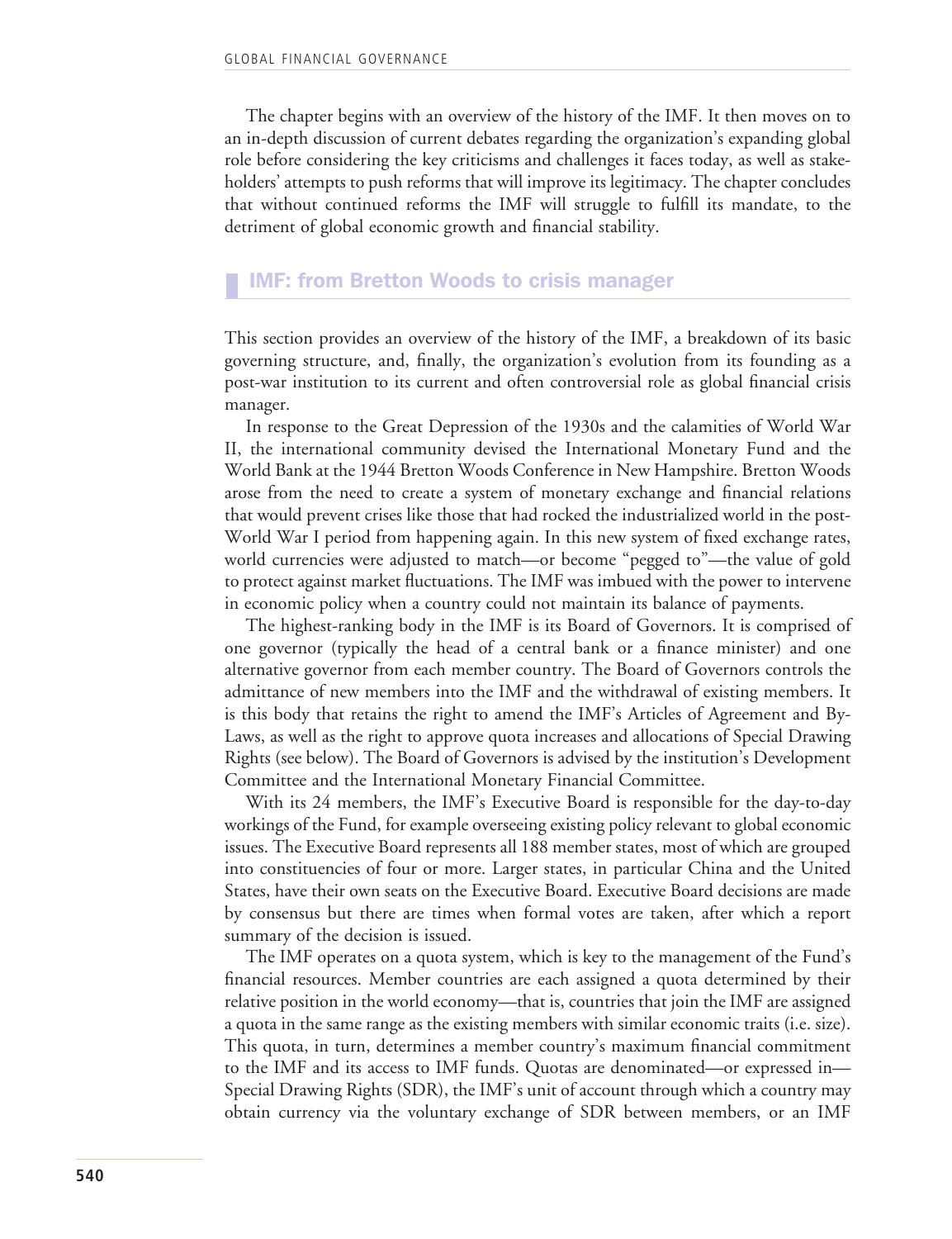designation through which member states with strong external positions are directed to purchase SDRs from those with weaker positions. IMF quotas are an important factor in determining a member state's voting power in IMF decisions, with votes being made up of basic votes plus an additional vote for each SDR 100,000 of quota that each member possesses.

The IMF quota formula used to assess a member's position comprises the following criteria: a weighted average of that country's gross domestic product  $(50 \text{ percent})^1$  degree of openness (30 percent), its economic variability (15 percent), and its international reserves (5 percent). Currently—with its quota of SDR 4.1bn (about \$64bn)—the United States remains the IMF's largest member, while the smallest, with a current quota of SDR 1.8 million (about \$2.7m), is Tuvalu.

With 44 countries present at Bretton Woods, the decision to establish the IMF and World Bank was an achievement of functionalist cooperation. In particular, the IMF, as designed by British economist John Maynard Keynes and American economist Harry Dexter White was crafted to ensure the conditions necessary for stability and growth in the global economy, which, according to Keynes, would help foster a more peaceful and prosperous world. However, the two organizations were relatively feeble, ineffective, and ceremonial. The World Bank, with its mandate to provide loans to countries for development projects, was the busier sister organization, assisting in the rebuilding of war-torn Europe.

Things changed for the IMF in the late 1950s with the return to the free exchange of local and foreign currencies in Western Europe (an exchange otherwise known as current account convertibility), and in the 1960s as the IMF responded to fluctuations in global commodity prices with short-term loans for IMF members from the indus trialized world. In 1971, when US president Richard Nixon announced the abandonment of the gold standard—the monetary standard established by Bretton Woods through which world currencies could be exchanged for the fixed rate of gold—it seemed as though the collapse of the Bretton Woods system would damage the very heart of the IMF's organizational strength. Yet, Nixon's announcement had the unintended consequence of creating a new role for the IMF that strengthened its involvement in the global economy. Coupled with an energy crisis in the early 1970s and rising commodity prices, the end of the gold standard turned the IMF's attention away from assisting industrialized developed states toward short-term lending to developing countries, thus taking on a role that its architects never imagined. By the late 1970s, the IMF had not lent to an industrialized country in over 30 years. In addition, the increasing globalization of capital during this time pushed the IMF to shift from managing small balance-of-payment crises to large and expectations-dependent capital account driven crises.

With the threat of the bankruptcy of Mexico in 1982, the world's attention shifted to assisting developing countries out of what seemed a perpetual debt crisis. Here, the IMF relished its newfound purpose of providing structural reform advice to developing countries that were influenced by the neoliberal ideas that filled its hallways. With rescue packages and Fund staff trying to protect crisis-prone countries from gyrations in the global economy, the IMF, and to a lesser extent the World Bank, were labeled as promoters of the "Washington Consensus" (1989), a set of ten policy reforms designed to fix the ailing economies in the developing world (see [Table 40.1](#page--1-0)). These policies were no doubt influenced by neoliberal ideas about the value of markets, criticism of statist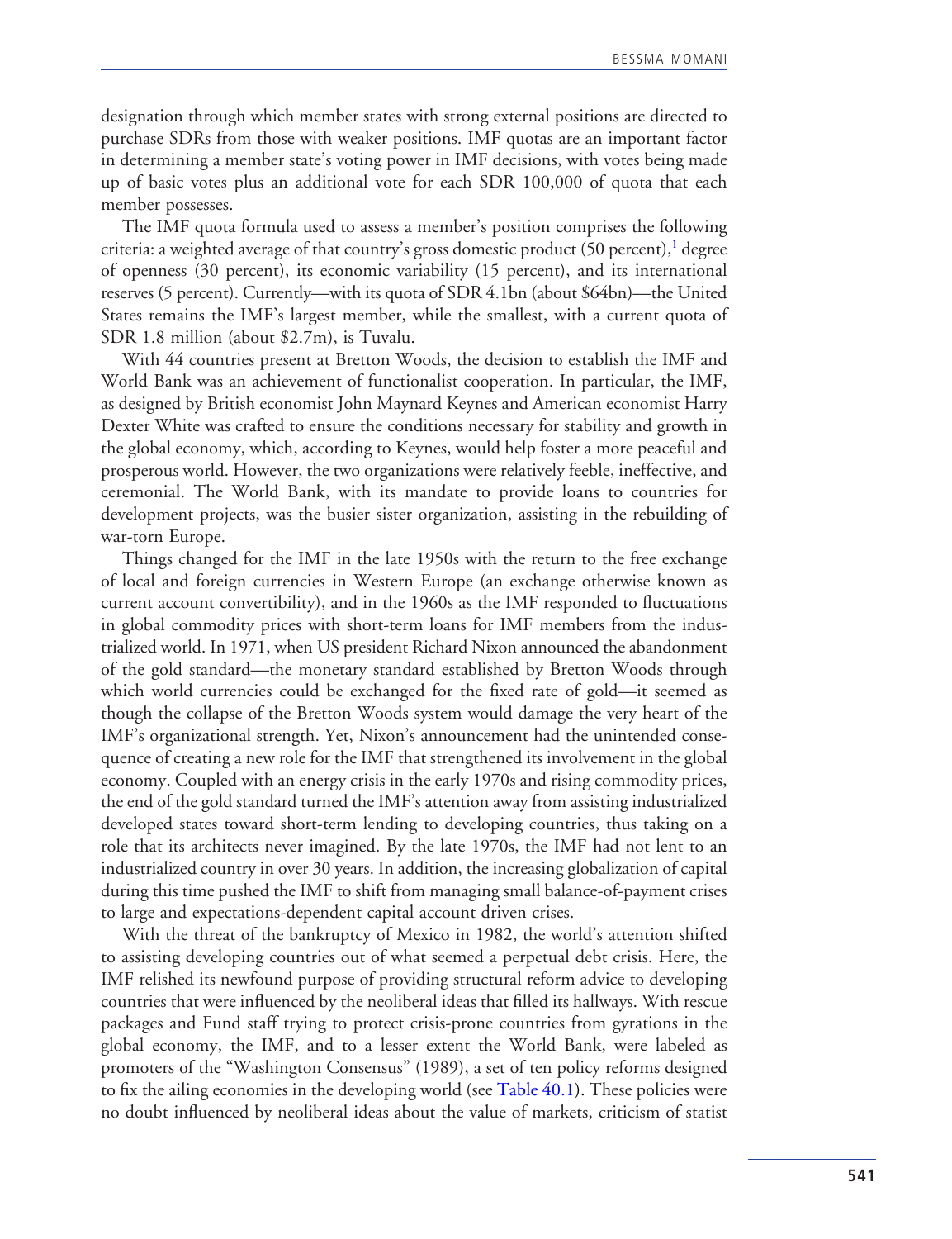| Policy                                                         | Content                                                                                                                                                                            |  |  |  |
|----------------------------------------------------------------|------------------------------------------------------------------------------------------------------------------------------------------------------------------------------------|--|--|--|
| Fiscal discipline                                              | Strict criteria should be implemented to avoid large budget deficits<br>relative to GDP                                                                                            |  |  |  |
| Reordering public<br>expenditure priorities                    | Moving away from subsidies and government administration towards<br>neglected fields that promise high economic returns                                                            |  |  |  |
| Tax reform                                                     | Broadening the tax base and cutting marginal tax rates                                                                                                                             |  |  |  |
| Liberalizing interest<br>rates                                 | Allowing interest rates to be determined by the market                                                                                                                             |  |  |  |
| Ensuring competitive<br>exchange rates                         | Allowing interest rates to induce economic growth                                                                                                                                  |  |  |  |
| Trade liberalization                                           | Including the elimination of trade protectionism and the<br>encouragement of low tariffs                                                                                           |  |  |  |
| Liberalization of<br>inward foreign direct<br>investment (FDI) | Via the reduction of FDI barriers                                                                                                                                                  |  |  |  |
| Privatization                                                  | Including the privatization of state enterprises                                                                                                                                   |  |  |  |
| Deregulation                                                   | Elimination of regulations that restrict the entry of new firms or those<br>that impede financial competition, with exceptions in the areas of<br>safety, environment, and finance |  |  |  |
| Property rights                                                | Enhanced legal security for property rights and a reduced role of the<br>state in such matters                                                                                     |  |  |  |

|  |  |  |  | Table 40.1 The ten policies of the Washington Consensus |  |
|--|--|--|--|---------------------------------------------------------|--|
|--|--|--|--|---------------------------------------------------------|--|

policies adopted by developing countries in their striving for populism, and the positive view of individual entrepreneurship and liberties.

The IMF gradually moved from being a lender of last resort to playing a pivotal role as a global crisis manager. In the mid-1980s, the IMF played a key role in promoting policy coordination among developed countries' currencies and exchange rate systems as it became increasingly clear that the information gaps in the globalized economic system created inherited vulnerabilities. The *Plaza Accord* (1985), the *Louvre Accord* (1987), and the *Brady Plan* (1989) were key moments of international negotiation that depended upon IMF intervention. This trend continued as the fall of the Soviet Union in 1991 ushered in new members to the liberal global economy. Here, the IMF found its greatest role yet: re-engineering the socialist countries into liberal market-based economies. During this time, as tectonic shifts in the global economy solidified, the Fund embraced its influence as a provider of global ideas in times of crisis.

Financial crises continued to rock the international economy throughout the 1990s and 2000s. The interconnected nature of the global economy produced financial attacks in many Asian countries that spread to Russia, Brazil, Argentina, and Turkey. Of these, the 1997–98 Asian Financial Crisis—in which shortages of foreign exchange, falling currency values, and waning investor confidence in countries such as Thailand, Indonesia, and South Korea threatened to spread to economies the world over—played the greatest role in stoking international fears of worldwide economic meltdown, and underscored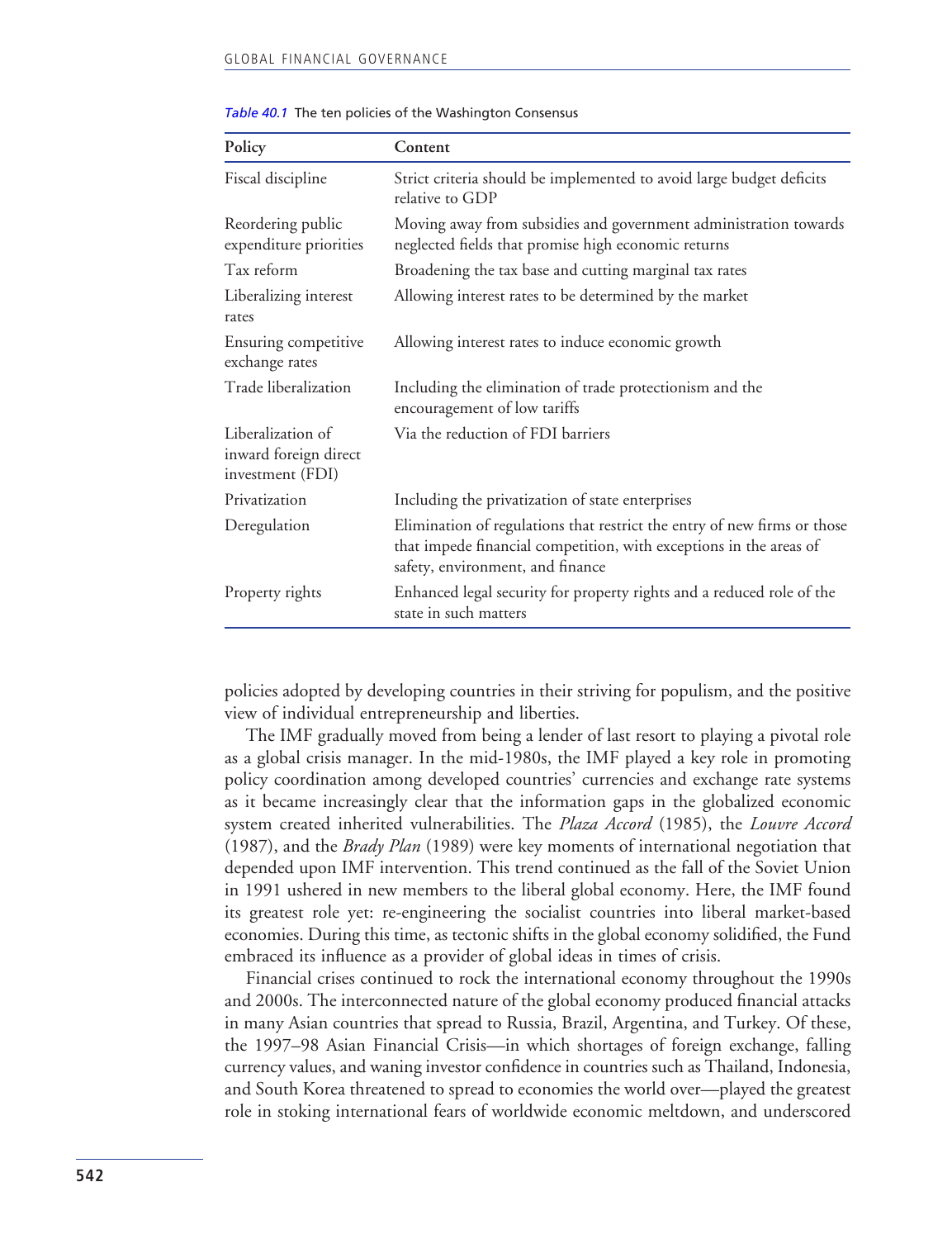the need for a new approach to global financial management. The IMF responded with financial resources and its now infamous and often detested economic advice, or "conditionality." The painful adjustment caused by IMF conditionality came under the scrutiny of many of its members' governments. In particular, the IMF and the World Bank were increasingly criticized for their continued involvement in heavily indebted poor countries (HIPCs), and their repeated recycling of debt in these countries. As nongovernmental organizations (NGOs) and civil society organizations stepped up global campaigns in the capitals of advanced industrial countries in the mid-2000s regarding debt recycling and their low chance of debt repayment, the global effort toward debt forgiveness mounted for HIPCs.

Criticism of the IMF also came from emerging market economies. They had been subjected to IMF conditionality in past decades and now called for reform. Emerging market economies were emboldened in the 2000s as the global economic wealth shifted from the "West to the rest." The call for internal governance changes to reflect this shift in global economic wealth persisted, and soon the IMF found itself in an existential crisis: the developed economies, which had most of the decision-making power in the IMF, were increasingly cash-strapped and incapable of increasing IMF liquidity. At the same time, capital-surplus countries of the predominantly emerging market economies, especially in Asia, were distancing themselves from the IMF and self-insuring against speculative currency attacks (increased market volatility caused by the sudden acquisition of currency by previously inactive investors) by swelling their own currency reserves.

This global imbalance of savings was now coupled with the loss of IMF legitimacy in the eyes of emerging market economies and with the attempts by developed economies to preserve their remaining power in global economic governance. Indeed, it was during this same period of IMF decline that dynamic emerging economies began to consider regional alternatives to the Fund. The IMF, caught in the middle of these sweeping forces and self-interested state actors, was deemed by influential actors as irrelevant. At one point in the mid-2000s, there were even fears that the interest earned on IMF lending would no longer cover the Fund's operational costs. Its irrelevancy was further compounded by many countries' abilities to bypass the IMF and raise funds on capital markets without having to comply with the detested IMF conditionality. Financial policies and reform efforts previously funded by the IMF, such as emergency financing to correct trade imbalances or to meet loan commitments, could now be funded by a country's ability to attract global investment, thus eliminating the need to borrow from the IMF and undermining its role in global financial management. This crisis of confidence in the IMF was, however, short lived.

The international financial crisis that began in 2007–08 re-energized the IMF as the provider of ideas, policy coordination, surveillance, and catalytic financing. Moreover, the newly established G20 reaffirmed the central place of the IMF in governing the global economy. Originally gathered in 1999 as a meeting of finance ministers from the world's most powerful states (i.e. United States, China, and Germany), the G20 was convened in Washington as a leader's summit during the onset of the 2008 financial crisis by President George W. Bush, and today continues its work of coordinating global regulatory reform and economic stimulus. The G20 recognized the need for improved global economic surveillance, and it reinvigorated the IMF with an expanded mandate, new resources, and, most importantly, a renewed governance reform agenda. The Fund was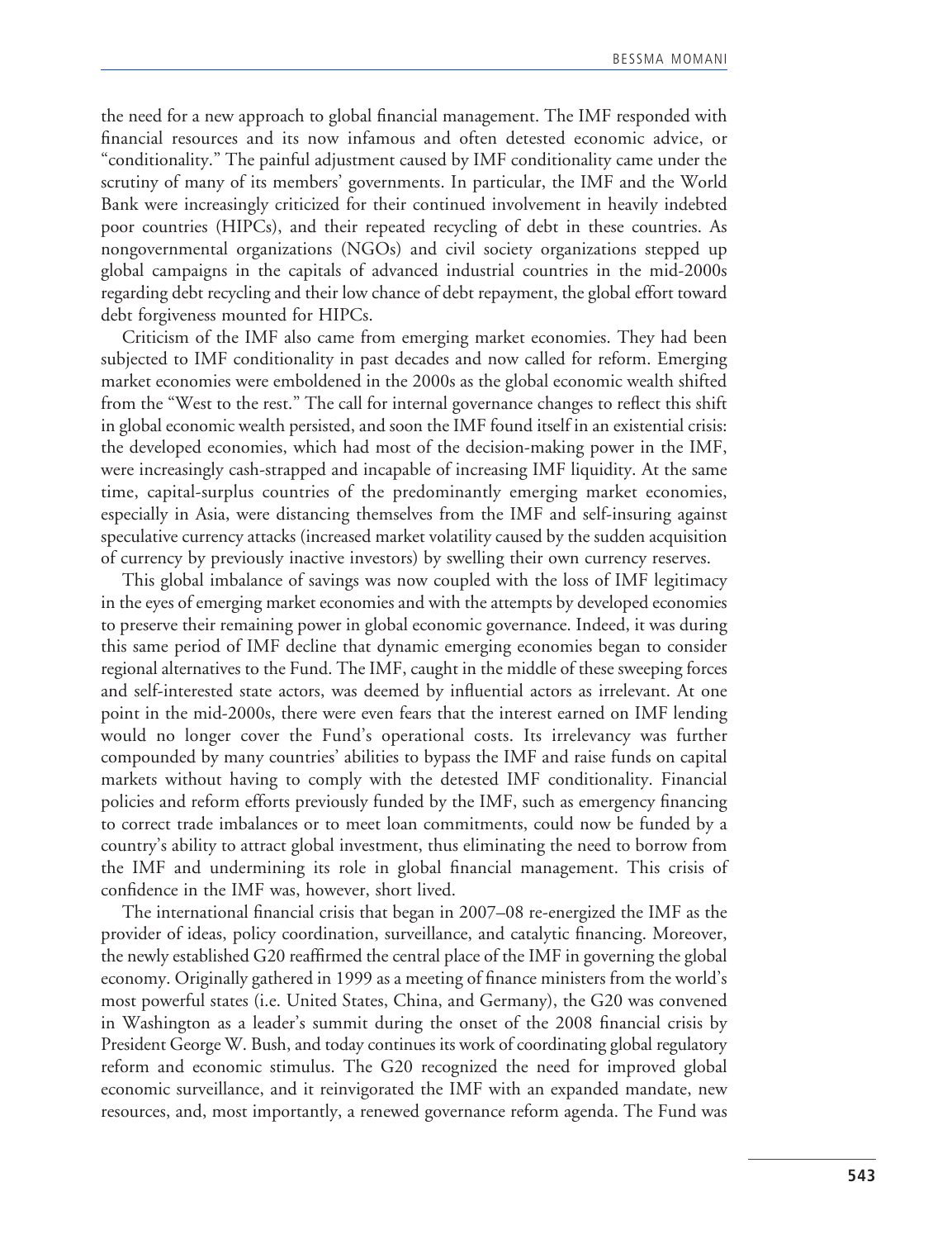now asked to facilitate and support the coordination of the macro-economic policies of the world's pre-eminent economies, and the accountability of these countries to agreedupon norms and policy commitments. Further, the Fund extended its surveillance role in developed countries, in assistance with the newly empowered Financial Stability Board via its Financial Sector Assessment Program.

The institutionalization of the IMF emboldened it to monitor the pulse of the global economic system. Its once backseat role in observing the workings of the global economy has developed into that of a rule-making and norm-setting crisis manager entrusted with promoting economic growth, foreseeing global economic instability, and being a first responder to global economic crises.

#### **Current debates**

With great power, however, comes great responsibility, and the IMF is currently grappling with a number of issues that are of great debate both inside and outside the Fund. Not an easy task, the IMF must balance the needs and realities of member states, the best practices found in the economic discipline, and the hard global economic realities that challenge global economic stability. At the forefront of current debates facing the IMF are issues of capital account liberalization and flows; surveillance and crisis prevention; and transparency and its relationship with civil society. This section reviews each of these debates.

To begin, capital liberalization—the process whereby government regulation on inflows and outflows of capital is relaxed or eliminated in order to stimulate economic growth—has become an increasingly prevalent phenomenon in the globalized market economy. With the Fund at the helm of the global norm-setting system, states were advised to liberalize the entry and exit of capital to spur savings, promote investment, and diversify economic growth. Yet, the question remains: How would this powerful force of capital flows be governed given its inherent lack of regulation and governance? As Rawi Abdelal argues, a tension existed, first, between American views of ad hoc globalization that preferred to see private markets and actors shaping the future course of financialization (White's legacy) and, second, the European view of entrusting the IMF and other international organizations with managing the influx of capital in globalized financial systems (Keynes' legacy)[.2](#page--1-0)

For analysts and policy-makers alike, the global financial system became more complex and difficult to navigate. Nonetheless, despite the rising influence of private market actors, the IMF remained the locus of debate on the worthiness of capital controls, and, more importantly, on mapping the ebbs and flows of capital. With each subsequent financial and economic crisis, the IMF increasingly became the central node of managing capital flows and of providing solutions to the debilitating effects of "hot money" (capital that is transferred regularly between financial institutions by investors seeking to maximize interest from short-term gains) and financial contagion (the transition of financial shocks and crises from one economy to another). With the rise of global imbalances, the Fund was also tasked with the formidable challenge of coordinating macro-economic and exchange-rate policy between the world's systemically important economies in an attempt to unwind potentially destabilizing imbalances.<sup>3</sup> Its failure to do so is still being felt today.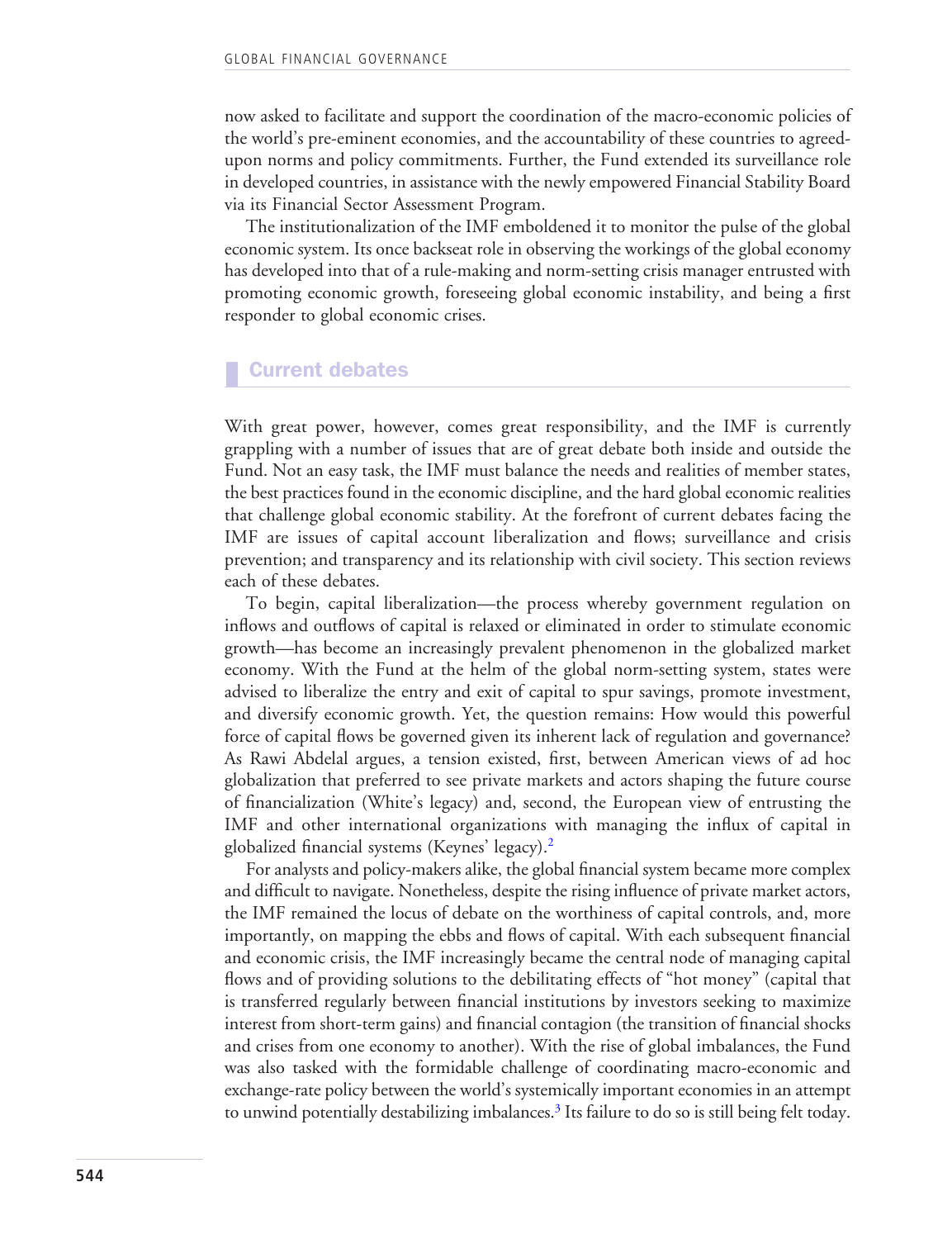In short, the growth in Fund access to data on capital flows and to policy-makers and market actors has increased its role in governing capital flows. Ironically, however, the pressure to liberalize capital came in part from the IMF itself: in its loan conditionality with developing countries and emerging market economies, and, to a lesser extent, from the dominant neoliberal economic discipline and its emphasis on free markets and trade liberalization. As the economic crises of the late 1990s and 2000s continued to cripple countries that were experiencing rapid capital outflows and countries experiencing massive capital inflows of "hot money," the IMF attempted to take a middle road approach. Nevertheless, there is a feeling that the IMF still prefers to endorse the con cept of capital liberalization, even for countries where such measures may not be appropriate, and that it only grudgingly accepts government attempts to regulate capital flows if the latter can withstand IMF pressure.<sup>[4](#page--1-0)</sup>

Surveillance and crisis prevention are frequently viewed as the issue areas that are the cornerstone of IMF work. All IMF members are obliged to meet the terms of the Fund's Articles of Agreement, which require IMF staff surveillance annually and periodically in the interest of preventing crises, limiting crisis spillover, and advising corrective measures to promote global economic growth and financial stability. The Fund conducts consultations with all IMF members and, with their consent, releases bilateral surveillance reports to the public. Moreover, it composes regional surveillance reports, called *Regional Outlooks*, which are meant to provide an integrated snapshot of regional economic dynamics. Lastly, the IMF produces a global report called the *World Outlook*, which attempts to assess the opportunities and challenges of the global economy. For the IMF, the work of surveillance and crisis prevention is tremendous and not without difficulty. Yet, despite the abundance of information that IMF staff have at their disposal, the Fund has effectively failed to predict and warn of looming crises. In some cases, small warning bells of trouble had rung, but these failed to alert economic systems in time to cope with the often-drastic change of events. Again, in failing to predict imminent crisis through its surveillance mechanisms, the very legitimacy of one of the key roles of the IMF is undermined.

The IMF surveillance function and its role in global financial governance have also been confined by political capture. The challenge, historically, has been that powerful countries—namely, advanced industrial economies—have often ignored IMF surveillance advice, while weaker, indebted countries that requested funding were mandated to adjust their policies to suit IMF conditions. Powerful IMF members also remain the primary benefactors of the organization, given their contribution of the largest share of financial deposits to the Fund. Moreover, these members provide the largest national contingency of IMF staff and the strongest ideological support for IMF paradigms. Most importantly, they hold the greatest decision-making weight on the Executive Board. Nonetheless, the entrenchment of these powerful IMF players has recently been put to the test, and not all may emerge unscathed.

With the onset of the international financial crisis in 2008, it became clear that the advanced industrial economies were not nearly as stable as previously thought. Similarly, it became apparent that financial markets were subject to market failures to an extent not previously believed. More importantly, core industrial states' policies had enormous ramifications on other economies such that contagion became a reality of globalized banking and financial markets. Advanced economies were now seen as "systemically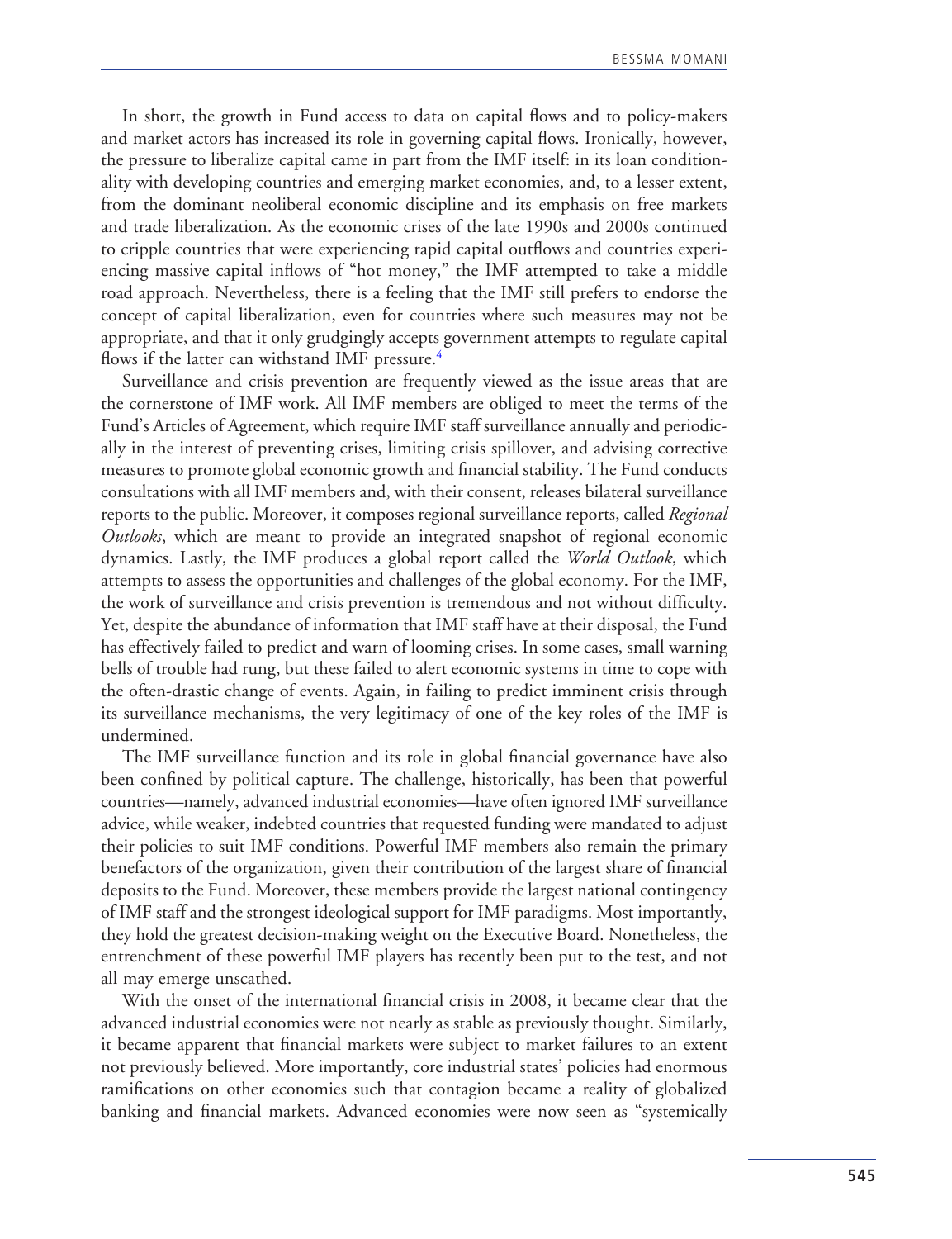important" countries that could potentially undermine the global economy, and therefore, despite not being traditional IMF borrowers, many argued that these economies should not escape IMF oversight. To address these concerns, the G20 strengthened the IMF surveillance mechanism by requiring all IMF members to complete Financial Sector Assessment Programs (FSAPs) supervised by the IMF. The G20 also created the Financial Stability Board (FSB) to coordinate with IMF advice on weaknesses in the financial, banking, and economic system. While strengthening IMF surveillance has been a process in the making, the 2008 financial crisis cemented the necessity of having the Fund, working in coordination with other multilateral organizations, by ensuring a universal and systemic approach to governing the flow of capital, banking systems, and exchangerate policies.

Finally, the IMF is grappling with determining how deeply it should go in its relations with member states. While the IMF is accountable to state governments, it must also be sensitive to the fact that state governments ought to be accountable to their people. Although such accusations seem outdated and exaggerated, the Fund has been repeatedly criticized for dealing with corrupt and undemocratic governments. Indeed, many of the IMF's borrowing clients were also autocratic regimes, especially from the 1970s to the 1990s. The Fund soon realized that member governments that failed to implement IMF policies were also unable to implement IMF programs for lack of country ownership. This meant many of these members were in perpetual IMF loan rescheduling cycles and remained heavily indebted. As more countries within the global community, influenced by NGOs and civil societies, realized that debt relief for its poorest members could be an opportunity to call for political accountability, the IMF entered the uncharted waters of calling for good global governance and applying its own advice to internal good governance and corporate best practices[.5](#page--1-0)

Moreover, IMF calls for transparency in member states pushed civil society to similarly call for Fund transparency in its dealings with member states. The IMF has responded positively by opening its doors to civil society organizations at its annual meetings, in its support for the Independent Evaluation Office (an internal, independent IMF watchdog), and in its regular consultation with civil society in member countries on its relationship with member states. While some critics argue that this is window dressing at best, at the very least it can be said that the IMF is changing its access to information policies and its rhetoric on the role of civil society in order to enhance its accountability measures, and arguably its interactions with borrowing states have expanded to include a variety of new actors or new working relationships with them. These include parliamentarians, NGOs, media, academics, think tanks, and labor organizations.<sup>[6](#page--1-0)</sup>

#### Key criticisms and emerging issues

This section provides detailed discussion of the key criticisms and emerging issues currently facing the IMF, all of which involve the central problems with which the Fund must contend in its efforts toward effective global financial governance: first, how to reform the IMF in order to keep pace with the changing realities of the global economic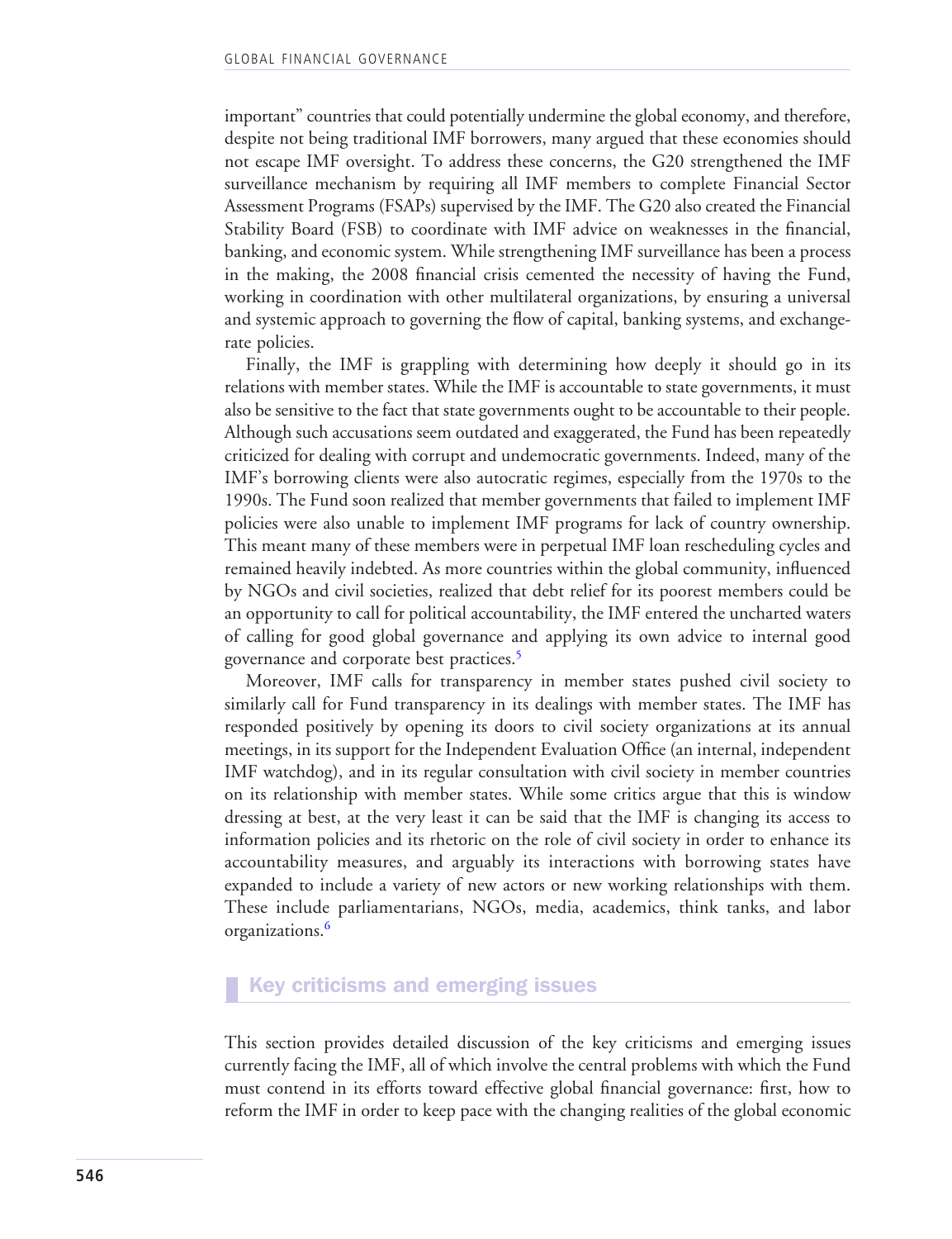<span id="page-8-0"></span>system and, second, how the Fund should contend with the proliferation of actors and sites of authority that have emerged on the global scene.

As global economic power has become diffused and as it has shifted from the indus trialized, developed, Group of 7[7](#page--1-0) toward the emerging market economies—including Brazil, Russia, India, and China (the BRICs) and the new expanded membership of the G20—the question of how to reform the IMF such that it better reflects this shift in global economic power is a key concern of IMF stakeholders. This question of reform raises another tension evident in the IMF itself—namely, that even as the organization's authoritative power as a key knowledge actor increases in the realm of global economic governance, it is also generating ideas on policies that are no longer under the complete control of powerful members states. The policy outcomes of an increasingly autonomous and emboldened IMF vis-à-vis a diffused political and economic system of power remains to be seen, and merits greater academic attention and study.

One key criticism faced by the IMF concerns its close relationship with certain member states, despite more recent attempts at accountability and transparency. Shortly after its inception, the G20 encouraged the IMF to meet the short-term liquidity needs of the emerging market economies with a fast disbursing credit line that had no conditionality attached. In response, the Fund created a new Flexible Credit Line (FCL) and the new Precautionary Credit Line (PCL) to provide timely and uncapped access to IMF resources to countries that had been preapproved for financing. Much like when countries affected by the 1997 Asian crisis resorted to using contacts in the US Treasury Department to pressure the IMF to expedite its loan process, it has been pointed out that the countries seeking FCL arrangement were, notably, US geopolitical allies.

Moreover, while the Fund should be commended for reacting quickly to the 2008 international financial crisis with the FCL and PCL, the question remains as to whether the IMF has learned from its past failures. Specifically, throughout the Asian crisis, the IMF failed to instill confidence in Asian economies and precipitated the crisis further via its strict conditionality requirements. Indeed, many Asian countries have asked the Fund to acknowledge its past failure in Asia as an important confidence-building measure toward IMF reform. This apology was never formally made, although assessing the needs of Asian countries and renewing their good faith in the IMF should be a top priority given the Fund's mandate of global financial governance. As it stands, however, the question of whether the damage done is so deep that only a regional fund will serve to allay the fears and meet the needs of the Asian countries—for example the Chiang Mai initiative—remains an open one.

In addition to the new credit lines, the IMF was also tasked with coordinating the newly transformed FSB. By drawing on its universal membership, the IMF assisted the FSB, helping it to expand its limited membership base to include the G20. Unlike the IMF, the FSB lacks an organizational structure and a sizeable support staff. However, the FSB's interaction with senior policy-makers and regulatory supervisors serves as part of a useful feedback loop into IMF surveillance exercises, including the above-mentioned World Economic and Regional Economic Outlooks reports, and bilateral Article IV Consultations. Nonetheless, noting the parallels between FSB and IMF functions, the G20 has asked both organizations to promote added cooperation and inter-organizational communication. The FSB and the IMF could then, for example, work to develop early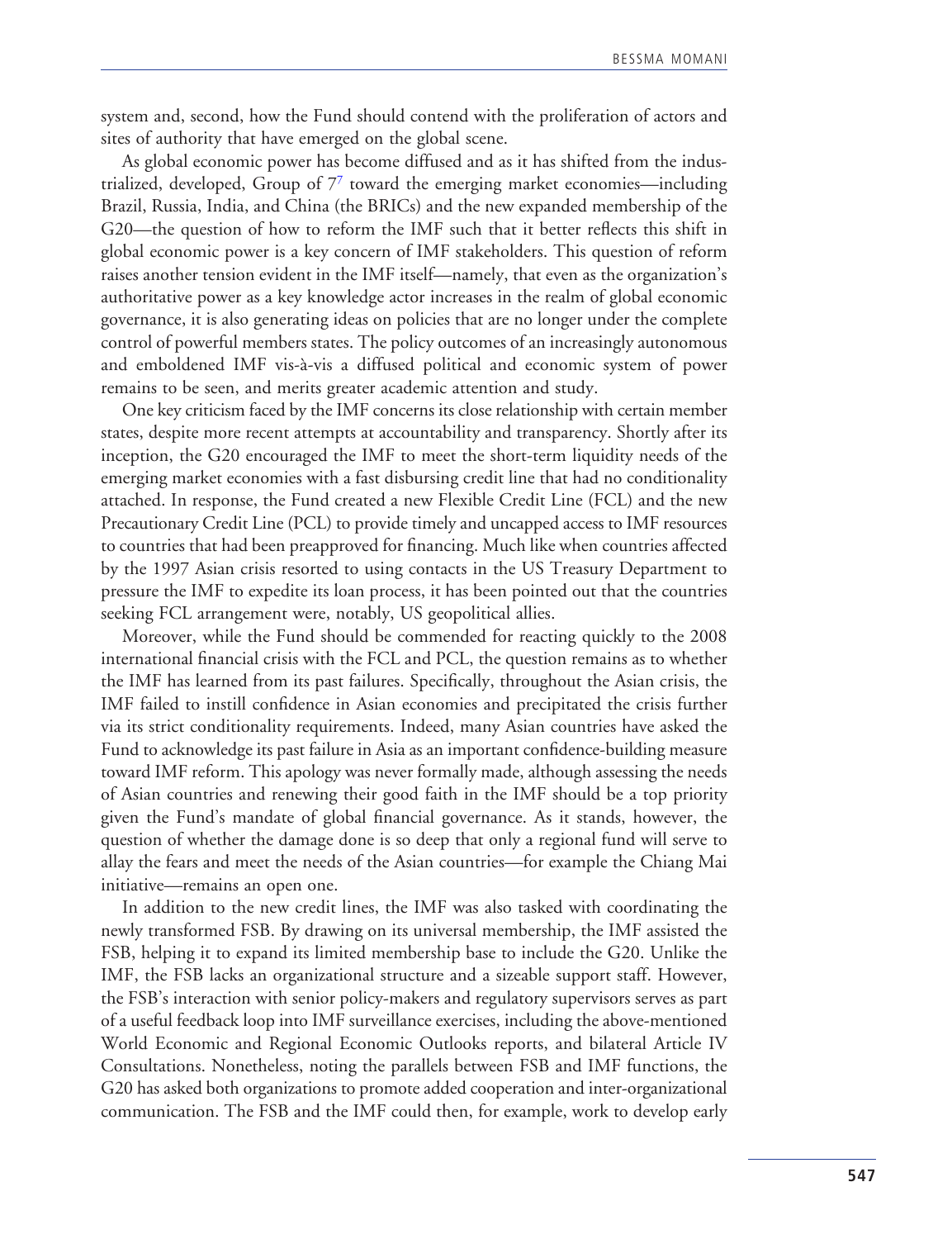warning exercises against financial systemic risk and develop a regulatory standard that would keep financial institutions, including hedge funds, in check. We now turn to an in-depth discussion of the IMF's renewed and expanding mandates.

Perhaps the greatest endorsement of a further institutionalization of the IMF mandate occurred when the G20 entrusted the IMF with the role of determining whether sound macro-economic and sustainable policies were being followed by its members, and "naming and shaming" those who failed to implement such standards in order to achieve compliance. Expanding on the IMF's traditional surveillance function, the G20 proposed a document entitled *Framework for Strong, Sustainable, and Balanced Growth*. This loose agreement gave the IMF an added hand in independently intervening in coun tries that put the international economic system at risk by mismanaging their economic policies. To operationalize the Framework, the G20 created the Mutual Assessment Process (MAP)—an innovative part peer-review, part multilateral surveillance governance mechanism. IMF staff were tasked with supporting the MAP to help deepen global macro-economic policy coordination. This process is designed to bypass the IMF's Executive Board in order to prevent an added layer of politicization of the staff 's research and recommendations, and represents a significant increase in the IMF's independence and authority.

Following this move for G20 cooperation on shared policy objectives and mediumterm policy frameworks, G20 leaders also allowed IMF staff to, in effect, assess countries' progress against an agreed-upon set of "indicative guidelines.["8](#page--1-0) Moreover, G20 members must now submit themselves to the IMF–World Bank FSAP, a move that expands existing FSAP purview to encompass all of the G20, notably the United States, which prior to the international financial crisis had not accepted FSAP reviews.

Given the Fund's renewed mandates, the international community is trusting that the IMF will play its intended role as a "ruthless truth-teller," in the words of IMF cocreator John Maynard Keynes. But this arrangement is problematic to say the least. For example, while in April 2011 G20 and IMF staff agreed to policy targets that members could strive for and that the IMF could assess and monitor, these remained shielded from the public and market actors such that there was no external monitoring of the process. Thus, the politicization of the IMF remains a real issue.<sup>[9](#page--1-0)</sup>

The second means of reinvigorating the IMF came with a series of decisions beginning in 2009 to drastically increase the Fund's lending capacity. The first of these was a one-time allotment of SDR 250bn—by far the largest ever such allotment—designed to boost global liquidity at a time of severe malfunctioning in global money markets. The G20 and other prominent economies also moved to bolster the Fund's shortterm lending capacity by agreeing to an expanded New Agreement to Borrow (NAB). This decision effectively tripled the Fund's lending capacity to well over SDR 500bn. Finally, in April 2012 the G20 (with the exception of Canada and the US) announced its commitment to add an additional SDR 277bn to the Fund's capital structure. It is important to note, however, that throughout this process of increased IMF lending capacity, the rising powers, symbolized by the BRICs, have been reticent about providing funds directly into the IMF coffers without first receiving guarantees of meaningful voice and governance reforms.

Given that among the G20 consensus has been to keep IMF quotas as a reflection of contribution to the world economy, the case remained that rising economic powers were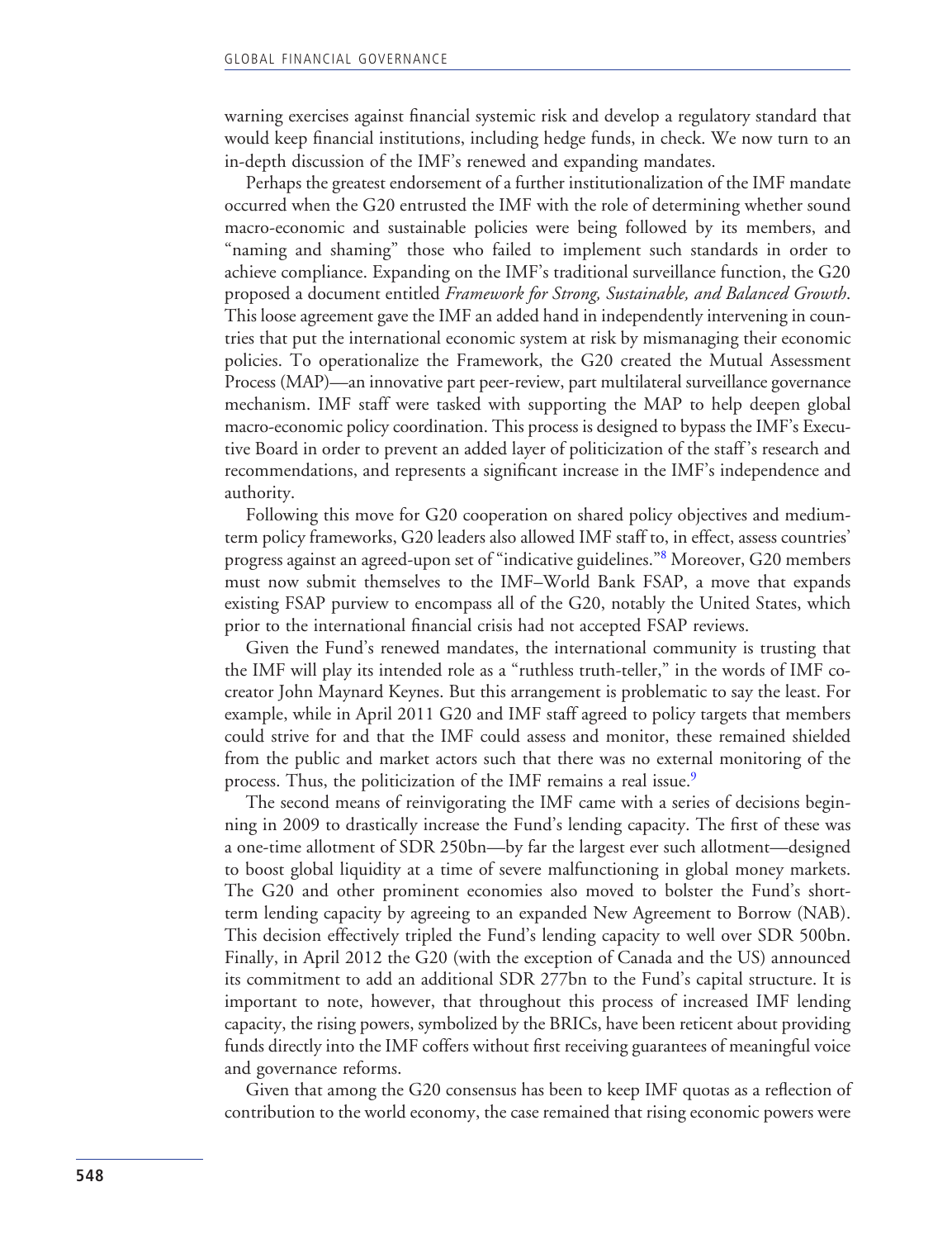<span id="page-10-0"></span>still highly underrepresented in quota strength and, therefore, in political strength at the IMF. IMF governance reform therefore involved reallocating quotas to give rising powers more decision-making power by reconfiguring the Executive Board. Voice and governance reforms began in 2008 with the decision to implement quota increases for 54 emerging economies, as well as reforms aimed at improving the participation of lowincome countries in the Fund's decision-making process. However, unsatisfied by these modest gains, the BRIC nations were quick to assert their newfound influence in the IMF by demanding that any further expansion of IMF resources be tied to additional governance reform. For example, China's assistant finance minister, Zhu Guangyao, recommended rebalancing the IMF by transferring voting weight from the developed countries (which had 57 percent of voting rights at the IMF and 56 percent of voting rights at the World Bank) to the developing countries (which had 43 percent and 44 percent of voting rights at the IMF and World Bank, respectively). China and the remaining BRICs also proposed that the IMF transfer 7 percent of traditional powers' quota share to the rising powers. In response, the G20 offered a shift of 6 percent of quotas from overrepresented countries to underrepresented countries—in effect setting in motion a movement of quotas from the European countries to the emerging economies.

Representation, however, remains a deep-seated problem for the Fund, and the IMF Executive Board is antiquated, to say the least. This board's outdated composition and overly broad scope of activities have garnered criticism from many stakeholders. In particular, pointing to the overrepresentation of European states on the Board (8 seats out of 24), proponents of Executive Board reform have suggested eliminating appointed seats reserved for the largest contributors, thus making room for non-European countries. Some have pointed out that on legitimacy grounds, for example, it is undemocratic to have the BRICs, as members of the IMF, contribute significant funds to the IMF without having a corresponding share of decision-making power. Similarly, if the April 2012 commitment is approved, the absence of Canada and the US from the agreement will result in a significant departure from standard practice, with funding liabilities no longer being tied to quotas and voting rights. The new dynamic created by this shift in IMF governance warrants future research. Nevertheless, reforming the IMF Executive Board and the underlying quota system would improve IMF legitimacy and ultimately global financial governance.

### **Conclusion**

In the aftermath of the worst global economic downturn since the Great Depression, the IMF has suddenly been reborn, or at least rejuvenated, and restored to its previous position as the crown jewel in the international financial architecture. Moving forward, the health of the international monetary system and the global economy will be tied to the effectiveness of the public goods provision provided by the G20—namely, the promotion of enhanced public goods, including environmental protection, technological development, and international security. Effectiveness will, in turn, be tied to the legitimacy of the institution that the G20 relies most heavily on to generate good governance in dealing with crisis and promoting macro-economic stability—the IMF.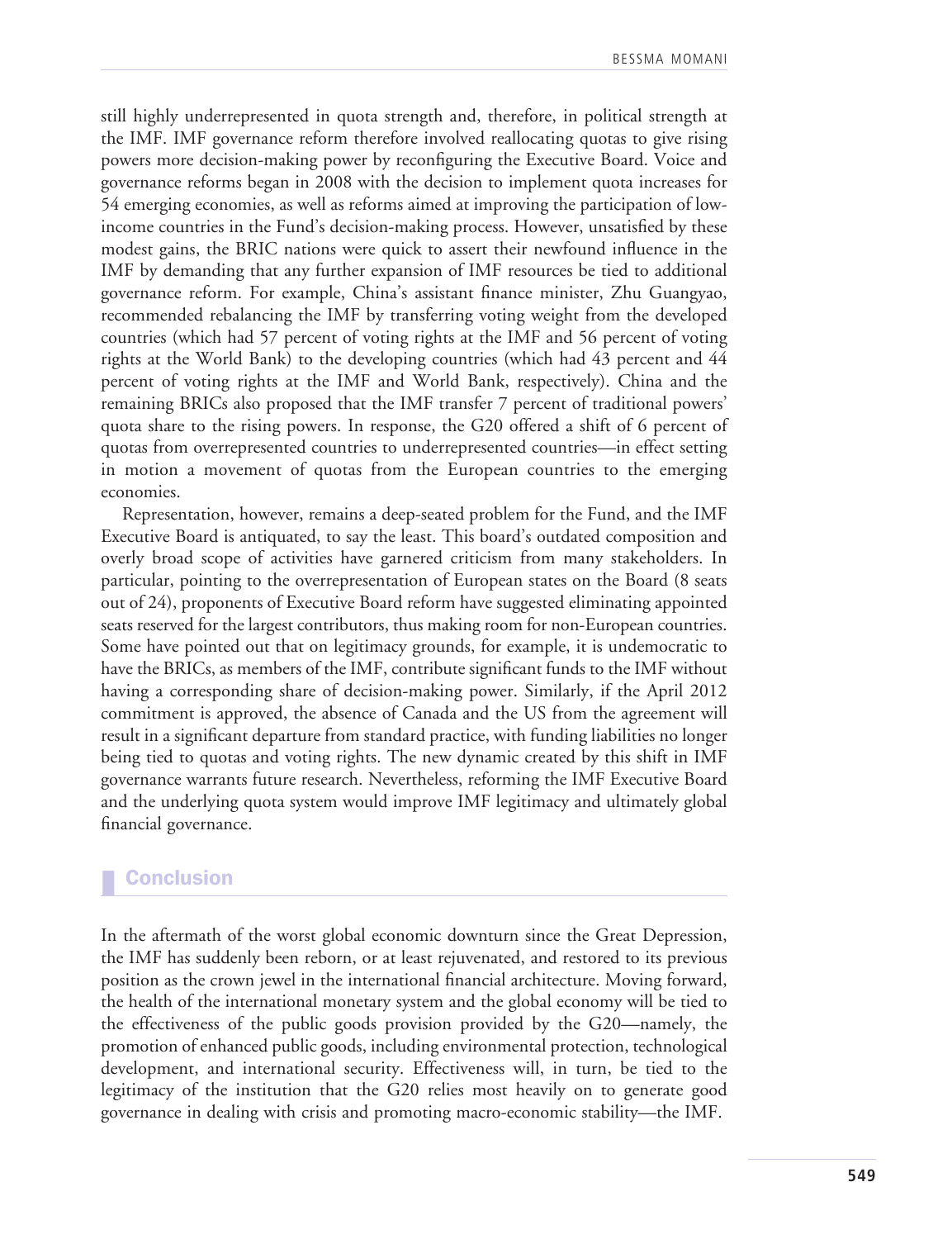This chapter has reviewed the key historical and contemporary challenges faced by the IMF. The institution's legitimacy has ebbed and flowed as it has dealt with persistent critiques of its policy prescriptions, ideological leanings, and internal governance practices—critiques that today are being made by an ever-broader constituency of stakeholders. The Fund has finally begun to accept and address many of these critiques and has made efforts to reform itself. However, much remains to be done. Sustained reform is a necessity, and if history is any guide the IMF will continue to institutionalize its role in governing the global economic system.

At the same time as the IMF's authoritative power increases, and as it becomes a key knowledge actor in global economic governance, many IMF ideas on policies can no longer be controlled by powerful members states. The recent empowerment of IMF staff through the G20 MAP—a framework through which G20 members collectively seek to identify, evaluate, and craft policy so that shared objectives for economic governance can be implemented—is an important example. The policy and political outcomes of an increasingly autonomous IMF and a diffused and more complex global system of power remain to be seen and merit greater academic study. This chapter has attempted a preliminary start to such a project.

#### **Additional reading**

- 1. James R. Vreeland, *The International Monetary Fund: Politics of Conditional Lending* (New York: Routledge, 2007).
- 2. James M. Boughton and Dominico Lombardi, eds., *Finance, Development, and the IMF* (London: Oxford University Press, 2009).
- 3. Mark Copelovitch, *The International Monetary Fund in the Global Economy: Banks, Bonds, and Bailouts* (Cambridge: Cambridge University Press, 2010).
- 4. Susan Park and Antje Vetterlein, eds., *Owning Development: Creating Global Policy Norms in the IMF and the World Bank* (Cambridge: Cambridge University Press, 2010).
- 5. Reuben Lamdany and Leonardo Maritnez-Diaz, *Studies of IMF Governance: A Compendium* (Washington, DC: International Monetary Fund, 2009).
- 6. Ngaire Woods, *The Globalizers: The IMF, World Banks and Their Borrowers* (Ithaca: Cornell University Press, 2006).

#### **Notes**

- [1](#page--1-0) With GDP itself measured as a blend of a member country's market exchange rates (60 percent) and its purchasing power parity exchange rates (40 percent), defined as exchange rates that take into account the prices of goods in each country's economy in order to obtain prices unaffected by financial market fluctuations.
- [2](#page--1-0) Rawi Abdelal, *Capital Rules: The Construction of Global Finance* (Boston: Harvard University Press, 2007).
- [3](#page--1-0) Mark Copelovitch, *The International Monetary Fund in the Global Economy: Banks, Bonds and Bailouts* (Cambridge: Cambridge University Press, 2010).
- [4](#page--1-0) Pardee Center, *Regulating Global Capital Flows for Long-run Development* (Boston: Boston University Press, 2012).
- [5](#page--1-0) Ngaire Woods, "Making the IMF and the World Bank More Accountable," *International Affairs* 77, no. 1 (2001): 83–100.